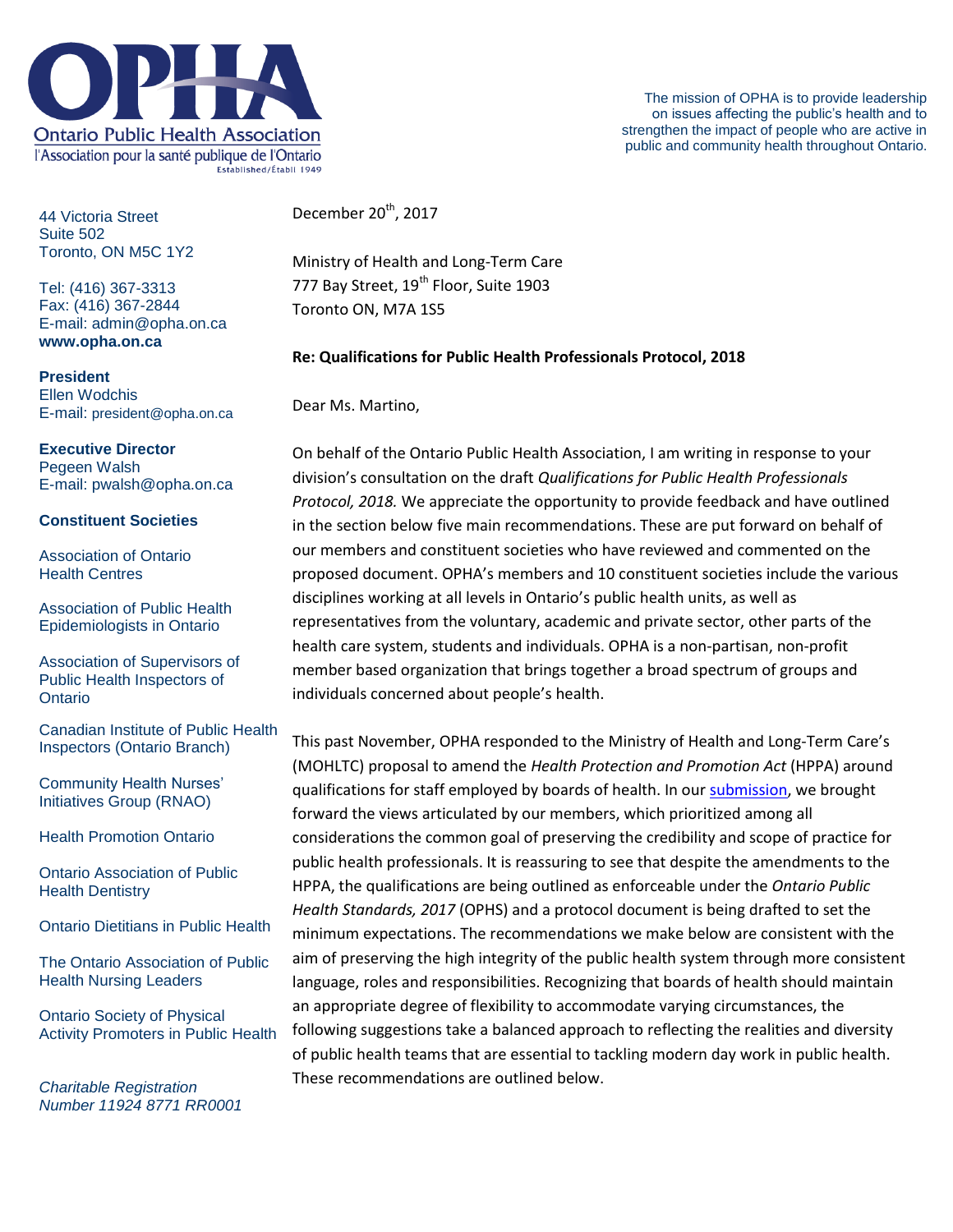#### **1) Include a wider range of professions that are essential to public health work**

As research continues to draw links between the world around us and the wicked problems that threaten public health today, it has become common for public health teams to look to a variety of skillsets that contribute to advancing work in public health. And while there is variation among public health units on exactly what expertise is drawn together to comprise the overall team, there are certain roles that have come to be recognized as essential. As examples, but not limited to, professionals with expertise in epidemiology, physical activity, health promotion, or environmental health have become common hires among public health units throughout the province. OPHA believes that the process of revisiting the qualifications of public health professions should be leveraged as an opportunity to create a more inclusive protocol than the previous version of the HPPA permitted. By formalizing the roles for a variety of professions that impact public health and are required to accomplish the work as set out in the Ontario Public Health Standards, this can help to eliminate bias and strengthen public health.

As an example, we reference a statement by the Ontario Society of Physical Activity Promoters in Public Health (OSPAPPH), that explains how positions relating to work in physical activity promotion generally fall within two categories; those of nursing and health promotion professionals. With the inclusion of one profession and not the other, this can create bias around hiring practices when public health could potentially benefit from employees in health promotion coming from a variety of backgrounds. The ministry could look to the Pan-Canadian Health Promoter Core Competencies for example to inform what qualifications for health promoters could look like. Similar measures could be taken to include other professions not currently listed where affiliation to a professional college is not a requirement. As an extension to this point, we are supportive of our colleagues at Health Promotion Ontario (HPO) who highlight that by including some professions and not others that are core to public health, it begs the question as to what the criteria for inclusion are.

# **2) Add language that outlines the eligibility for appointment as specific to the role and scope of each profession.**

In the section on "Operational Roles and Responsibilities", the title appears to be misleading in that it does not include the roles and responsibilities of the public health professions listed. Outlining the responsibilities according to the scope of each profession would be helpful to ensure that boards of health are well equipped to navigate the slight nuances in scope where professions are best suited to practice. As an example, we reference the Dietitians of Canada, who state that "Registered Dietitians are the only health care professionals qualified to translate the science of food and nutrition into solutions and programs for their communities". As such, we strongly recommend in this example that additional wording be added to support the context of the role of a dietitian. Specifically, we recommend the following wording be added as the responsibilities accorded to Dietitians: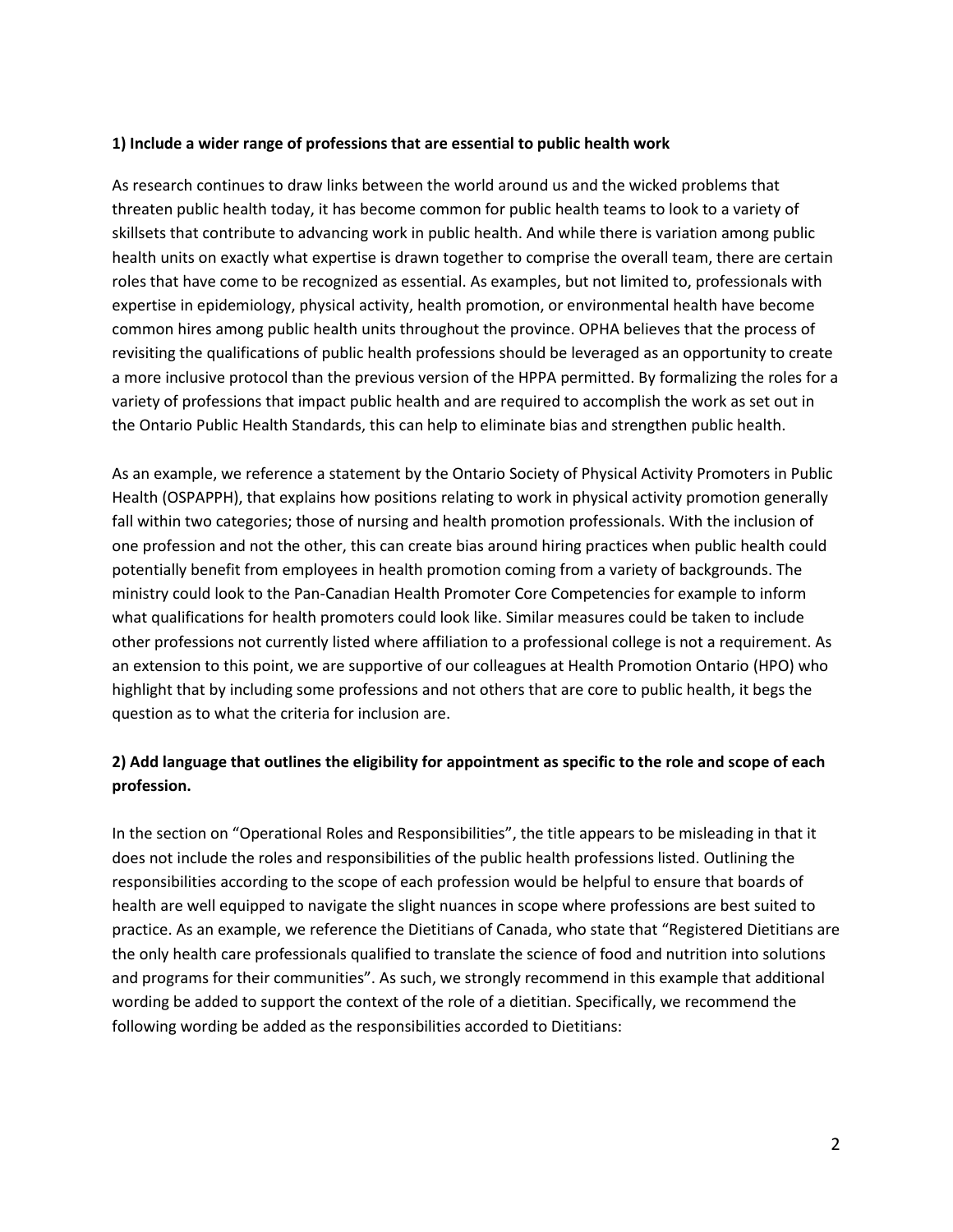"*The board of health shall only employ Dietitians with the following qualifications to provide overall guidance and expertise for the planning, implementation and evaluation of healthy eating and nutrition public health interventions*".

OPHA recommends adding similar context around other listed professions by consulting with the respective professional organizations.

## **3) Ensure clear and consistent language throughout.**

The current protocol wording may create confusion as there are some inconsistencies; these inconsistencies may lead to varying interpretations as to the level of flexibility boards of health can exercise in deviating from the listed professions. As an example, wording for Public Health Dentists and Public Health Inspectors specifies that the "board of health shall employ only…" whereas wording for Dental Hygienists and Dietitians are slightly different in stating that the "board of health shall only employ…". This slight variation has caused some confusion among our members in that the latter can be interpreted to mean that when employing the listed profession the board of health must adhere to the listed qualifications, though the possibility of otherwise employing others in place of the listed profession seems to be left open ended in these two instances. Contrarily, the former wording can be interpreted as more rigid by instructing boards of health to employ only the profession listed. OPHA urges the MOHLTC to use clear and consistent language throughout to minimize confusion.

# **4) Revise and expand existing wording, especially around qualifications that are specific to public health.**

In preparing this response, OPHA has consulted with its constituent societies, of which those who represent the professions listed have provided comment on the wording specific to their qualifications. Below we have provided their comments and are supportive of the proposed changes.

## *Public Health Dentists and Dental Hygienist*

The Ontario Association of Public Health Dentistry (OAPHD) has provided the following recommendations with respect to the listed dental professions:

- The section on Public Health Dentist should note that these requirements do not apply to clinical dentists who work in Public Health.
- There should be a separate section on dentists who work in Public Health and provide clinical treatment. This section would note that these providers should be members of the RCDSO.
- Section 1(b) should be revised to state "...an approved diploma or degree program in dental public health..." rather than public health.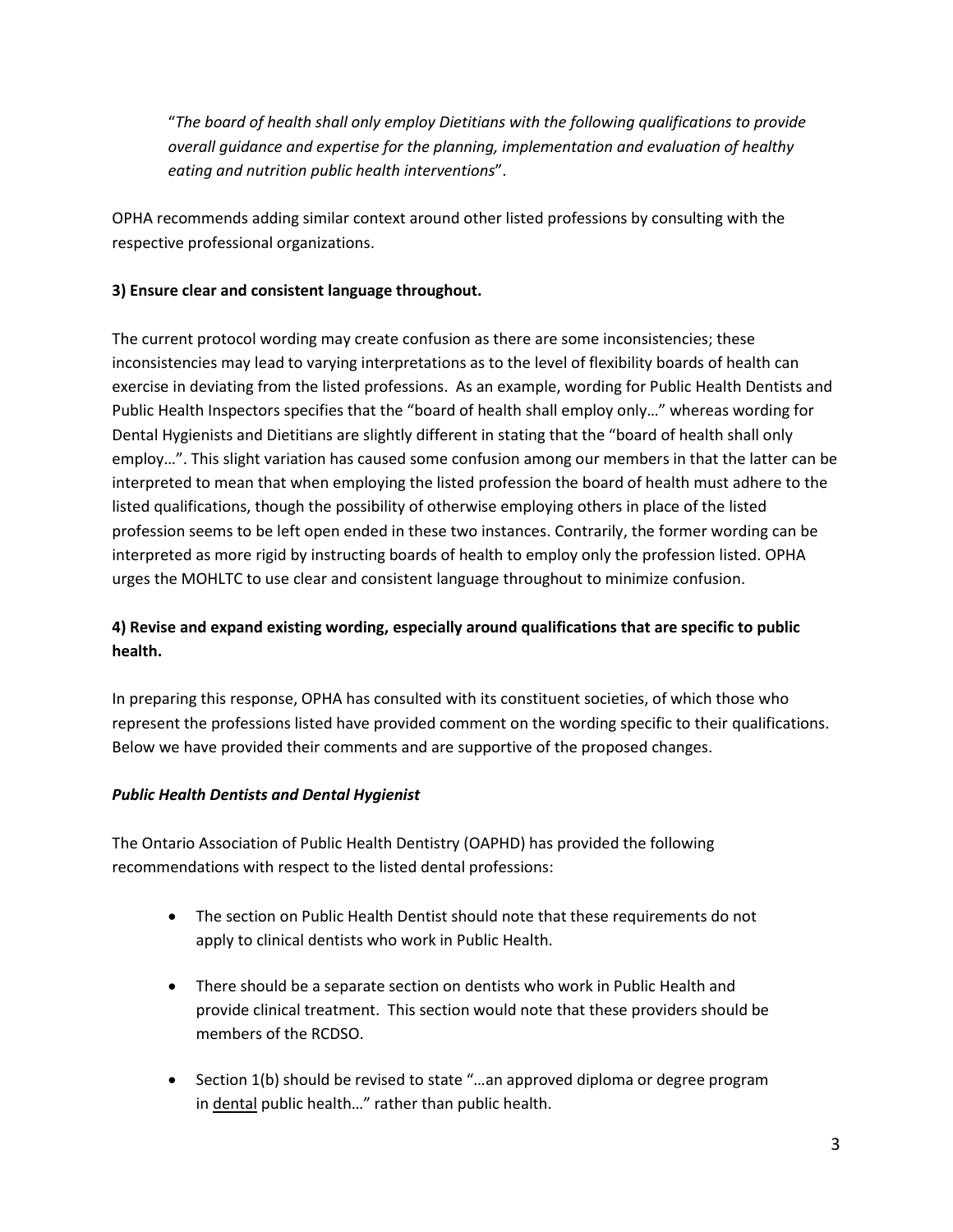- For section 1(b), an example should be given of an approved program. For example, University of Toronto Graduate Masters Program.
- The section on Dental Hygienist should include the designation Registered Dental Hygienist.
- "Member in Good Standing" should be added to all qualifications.

# *Public Health Inspectors*

The Association of Supervisors of Public Health Inspectors of Ontario (ASPHIO), as well as The Canadian Institute of Public Health Inspectors (Ontario Branch) (CIPHI) have provided the following recommendations with respect to the listed profession of Public Health Inspectors:

• In regards to the CPHI(C) designation, the Association wishes to raise with the Ministry that prior to July 1, 1979, the Certification CPHI(C) was under the authority of the CPHA and not CIPHI. Accordingly, any person with a CPHI(C) prior to 1979 does not have a certificate from CIPHI. As a result, in its current draft, several practicing Public Health Inspectors would not meet the requirements as written.

In addition, CIPHI has suggested the qualification in the protocol reference "active" Certificate granted by the Board of Certification. CIPHI advises that this will empower boards of health to take the necessary action to meet the intent of the protocol when an employee fails to maintain their qualification.

Suggested amendments to the wording in the consultation draft are shown below:

 PUBLIC HEALTH INSPECTOR 3) The board of health shall employ only Public Health Inspectors with the following qualification: an active Certificate granted by the Board of Certification of The Canadian Institute of Public Health Inspectors.

# *Dietitians*

OPHA suggests adding the following wording, slightly nuanced from that offered by our colleagues, with respect to the qualification listed for Dietitians:

a) Member of the College of Dietitians of Ontario;

Additionally, for specialized Dietitian roles in population health assessment, promotion and evaluation, Dietitians should have:

b) Advanced population and public health training (e.g. Master's level degree) from an accredited University with a concentration in community nutrition or public health nutrition (or equivalent).